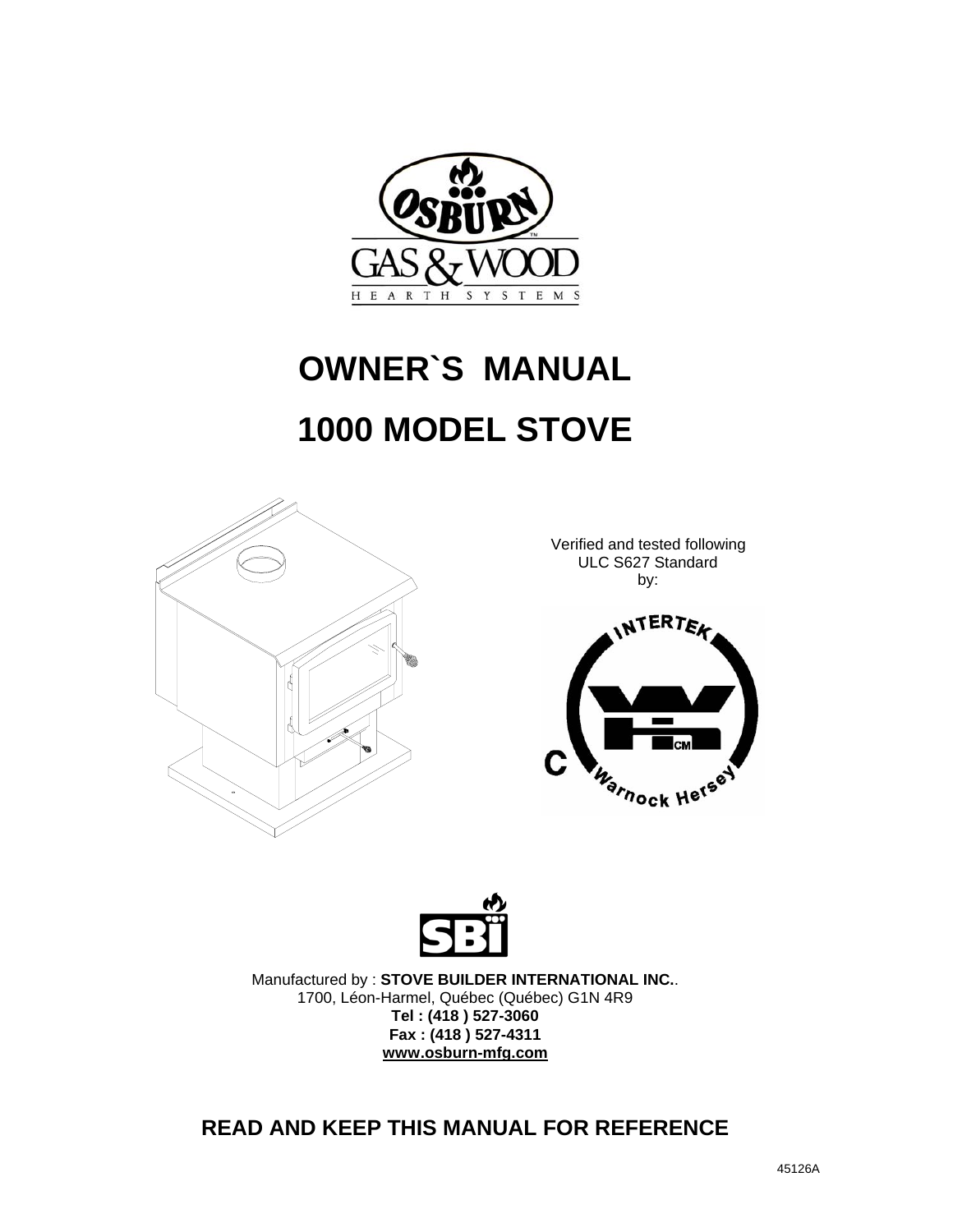# TABLE OF CONTENTS

| AVERAGE ENERGY YIELD OF ONE AIR DRIED CORD OF CUT WOOD 14 |  |
|-----------------------------------------------------------|--|
|                                                           |  |
|                                                           |  |
|                                                           |  |
|                                                           |  |
|                                                           |  |
|                                                           |  |
|                                                           |  |
|                                                           |  |
|                                                           |  |
|                                                           |  |
|                                                           |  |
|                                                           |  |
|                                                           |  |
|                                                           |  |
|                                                           |  |
|                                                           |  |
|                                                           |  |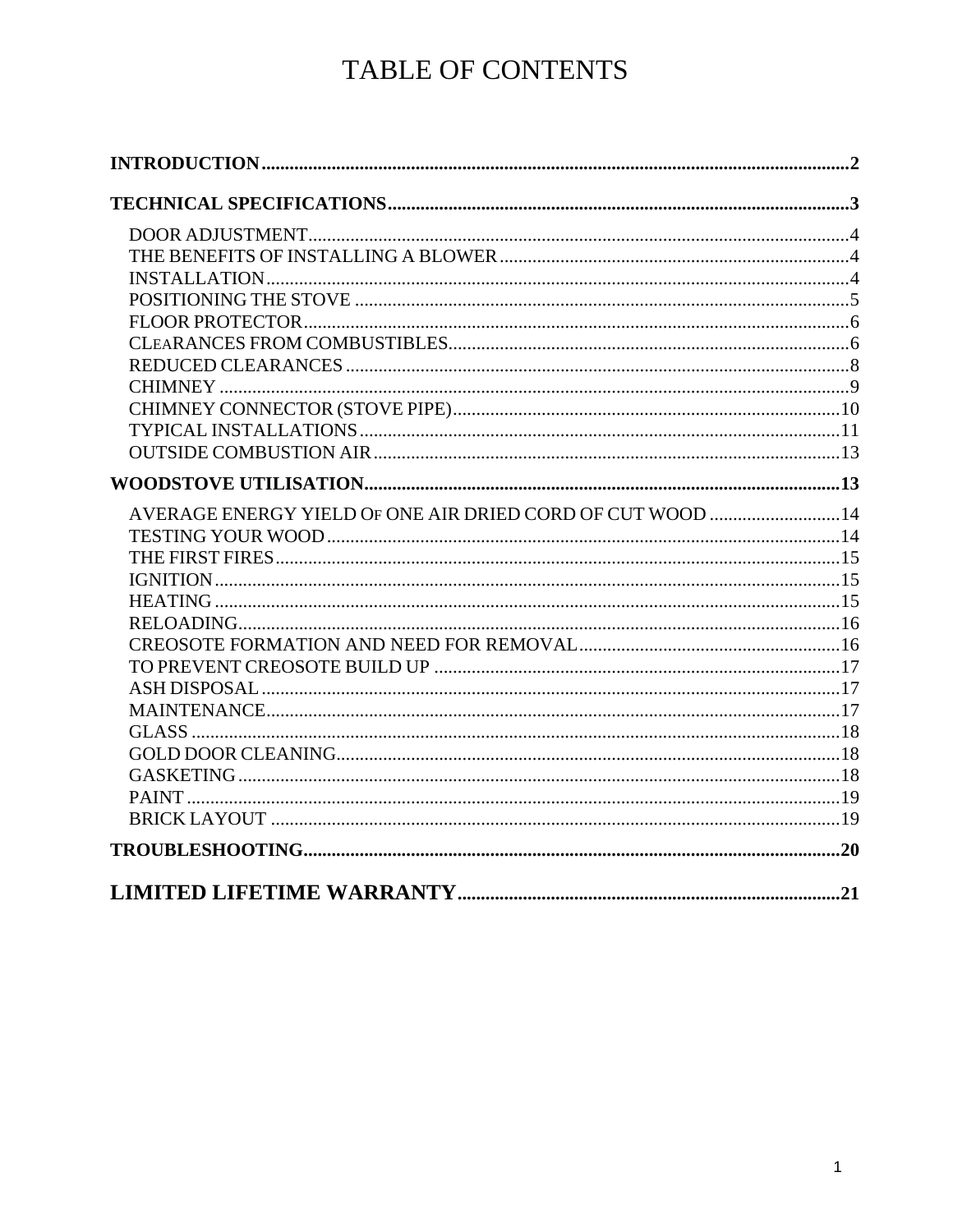# **INTRODUCTION**

SBI INC., one of the most important wood stove and fireplace manufacturers in Canada, congratulates you on your purchase and wishes to help you get maximum satisfaction from your wood stove. In the pages that follow, we will give you advice on wood heating and controlled combustion as well as technical specifications regarding installation, operation and maintenance of the model you have chosen.

The instructions pertaining to the installation of your wood stove comply with ULC-S627 standards.

**Read this entire manual before you install and use your new stove. If this stove is not properly installed, a house fire may result. To reduce the risk of fire, follow the installation instructions. Failure to follow instructions may result in property damage, bodily injury, or even death.** 

**Consult your municipal building department or fire officials about restrictions and installations requirements in your area and the need to obtain a permit.** 

**Keep this instructions manual for future references.** 

#### **CAUTIONS:**

- HOT WHILE IN OPERATION. KEEP CHILDREN, CLOTHING AND FURNITURE AWAY. CONTACT MAY CAUSE SKIN BURNS.
- DO NOT USE CHEMICALS OR FLUIDS TO IGNITE THE FIRE.
- DO NOT LEAVE THE STOVE UNATTENDED WHEN THE DOOR IS SLIGHTLY OPENED.
- DO NOT BURN WASTES, FLAMMABLE FLUIDS SUCH AS GASOLINE, NAPHTHA OR MOTOR OIL.
- DO NOT CONNECT TO ANY AIR DISTRIBUTION DUCT OR SYSTEM.
- ALWAYS CLOSE THE DOOR AFTER THE IGNITION.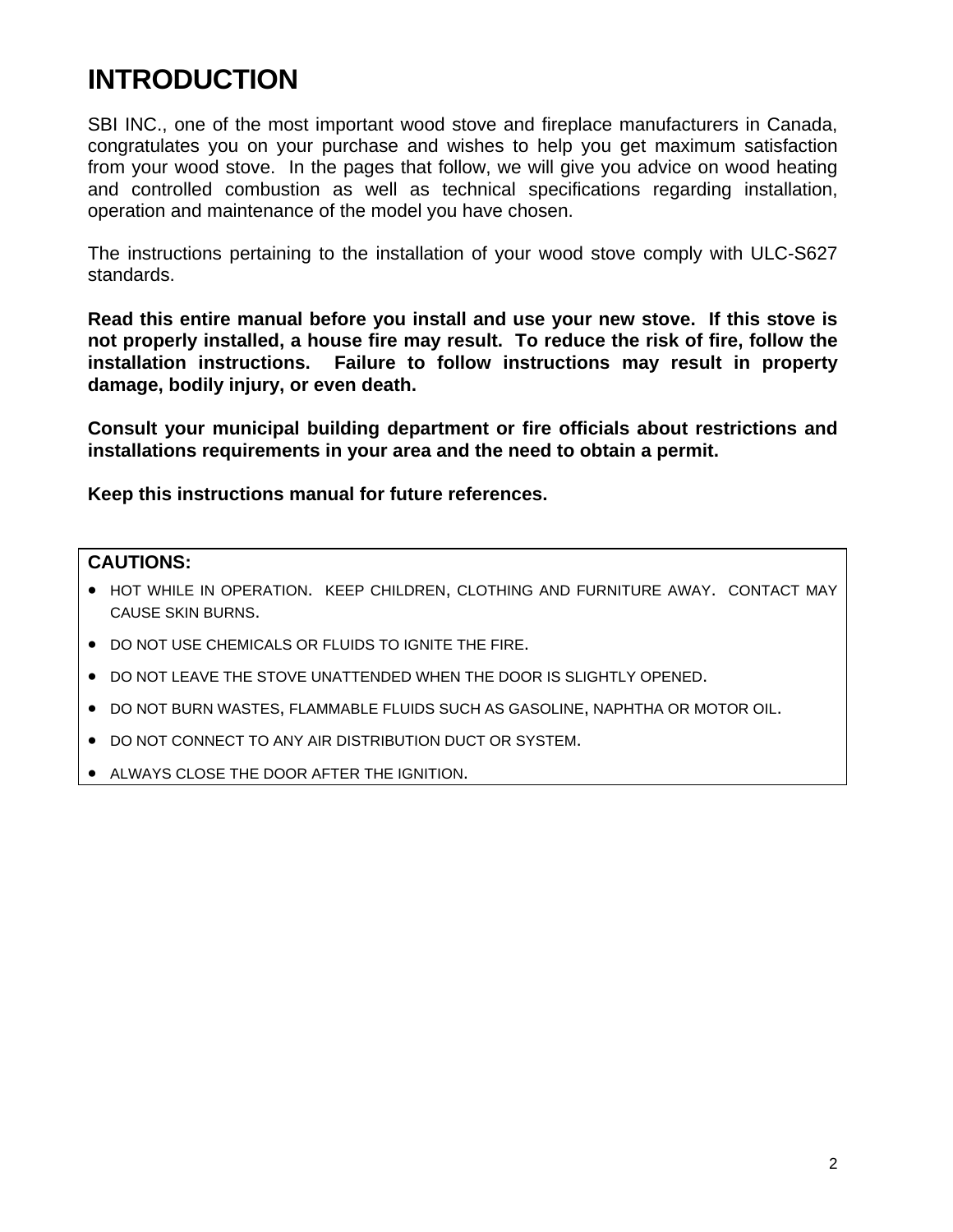# **TECHNICAL SPECIFICATIONS**

| <b>MODEL</b>                                         | OSBURN 1000                                                                                                                               |
|------------------------------------------------------|-------------------------------------------------------------------------------------------------------------------------------------------|
| <b>TEST STANDARDS</b>                                | 1. ULC S627 (CSA B366.2) RESIDENTIAL<br>2. UL 1482 RESIDENTIAL<br>3. AS/NZS 4013:1999 AS/NZS 2918:2001                                    |
| <b>HEAT OUTPUT RANGE</b>                             | 6,000 - 41,000 BTU/HR<br><b>BTU/HR OUTPUT WILL VARY WITH CORD WOOD</b><br>USAGE DEPENDING ON THE TYPE AND CONDITION OF<br>CORD WOOD USED. |
| <b>SHIPPING WEIGHT</b>                               | 122.5 KG (270 LB)                                                                                                                         |
| <b>COOK TOP HEIGHT</b>                               | 700 MM (27 1/2")                                                                                                                          |
| <b>COOK TOP WIDTH</b>                                | 610 MM (24")                                                                                                                              |
| <b>DEPTH</b>                                         | 495 MM (19 1/2")                                                                                                                          |
| <b>MINIMUM NON-COMBUSTIBLE</b><br><b>HEARTH SIZE</b> | 1016 MM x 1194 MM (40" x 47")                                                                                                             |
| <b>FIREBOX SIZE</b>                                  | .042 M3 (1.5 FT3)                                                                                                                         |
| <b>DOOR OPENING SIZE</b>                             | 209 мм х 394 мм (8 3/8" х 15 3/4")                                                                                                        |
| <b>RECOMMENDED LOG SIZE</b>                          | 152 MM $\times$ 406 MM (6" $\times$ 16")                                                                                                  |
| <b>FLUE OUTLET</b>                                   | 152 MM (6") DIAMETER                                                                                                                      |
| <b>OPTIONS</b>                                       | - FAN<br>- OUTSIDE COMBUSTION AIR KIT                                                                                                     |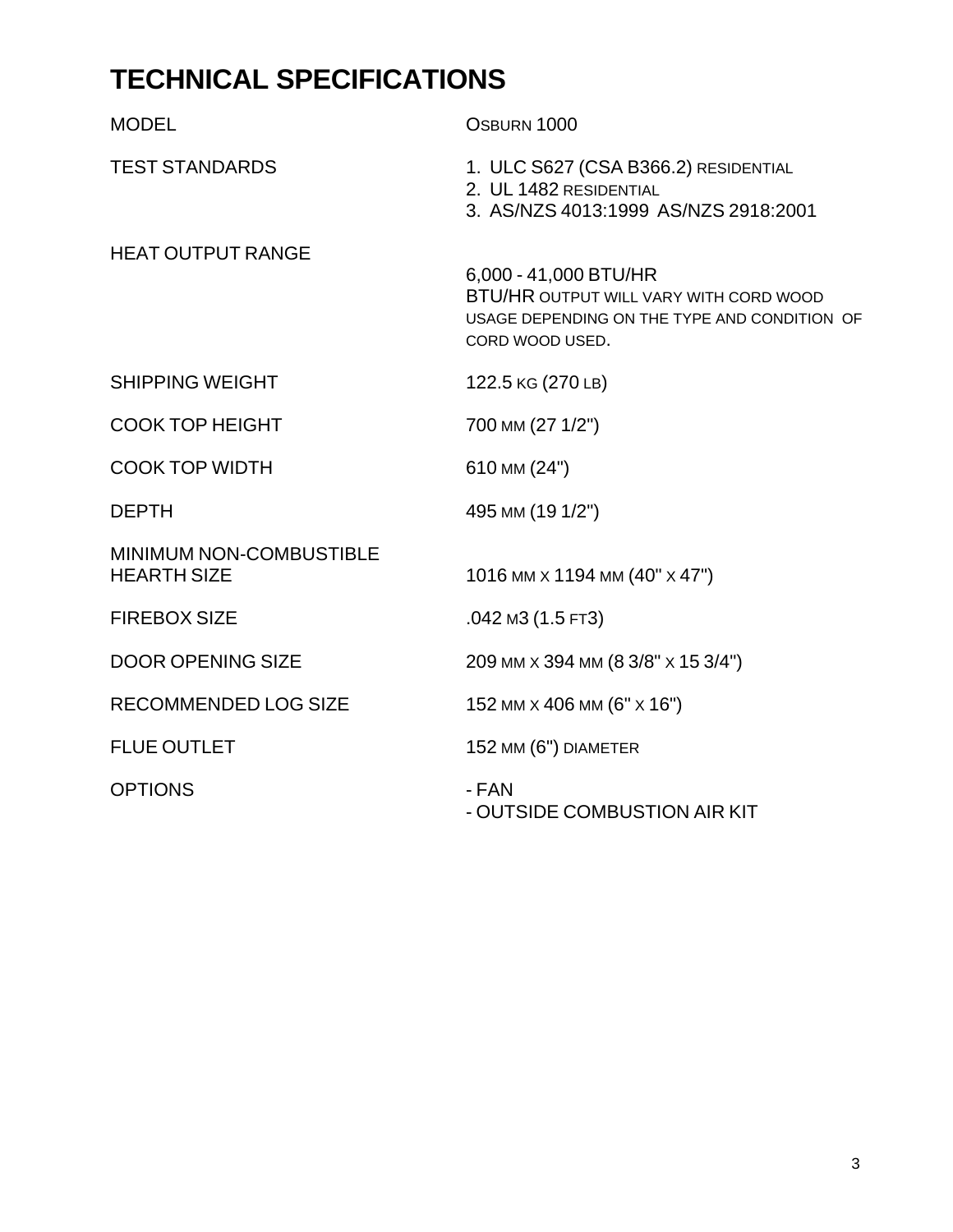### **DOOR ADJUSTMENT**

In order for your stove to operate properly, the door should be adjusted periodically to provide an air tight fit. To adjust:

- Remove the lock pin (spring pin) by pulling and turning it using pliers ("wise grip")
- Turn the handle counter clock wise one turn to increase pressure
- Re-install the lock pin (spring pin) with a small hammer



**Figure 1: Door Adjustment** 

#### **THE BENEFITS OF INSTALLING A BLOWER**

A blower can be installed at the back of your OSBURN stove. This option is necessary if you wish to redistribute into a room the heat trapped at the back of your stove. By forcing hot air toward the front, the blower enables you to extend the radiation power of your stove. You can purchase this option through your OSBURN dealer.



#### **INSTALLATION**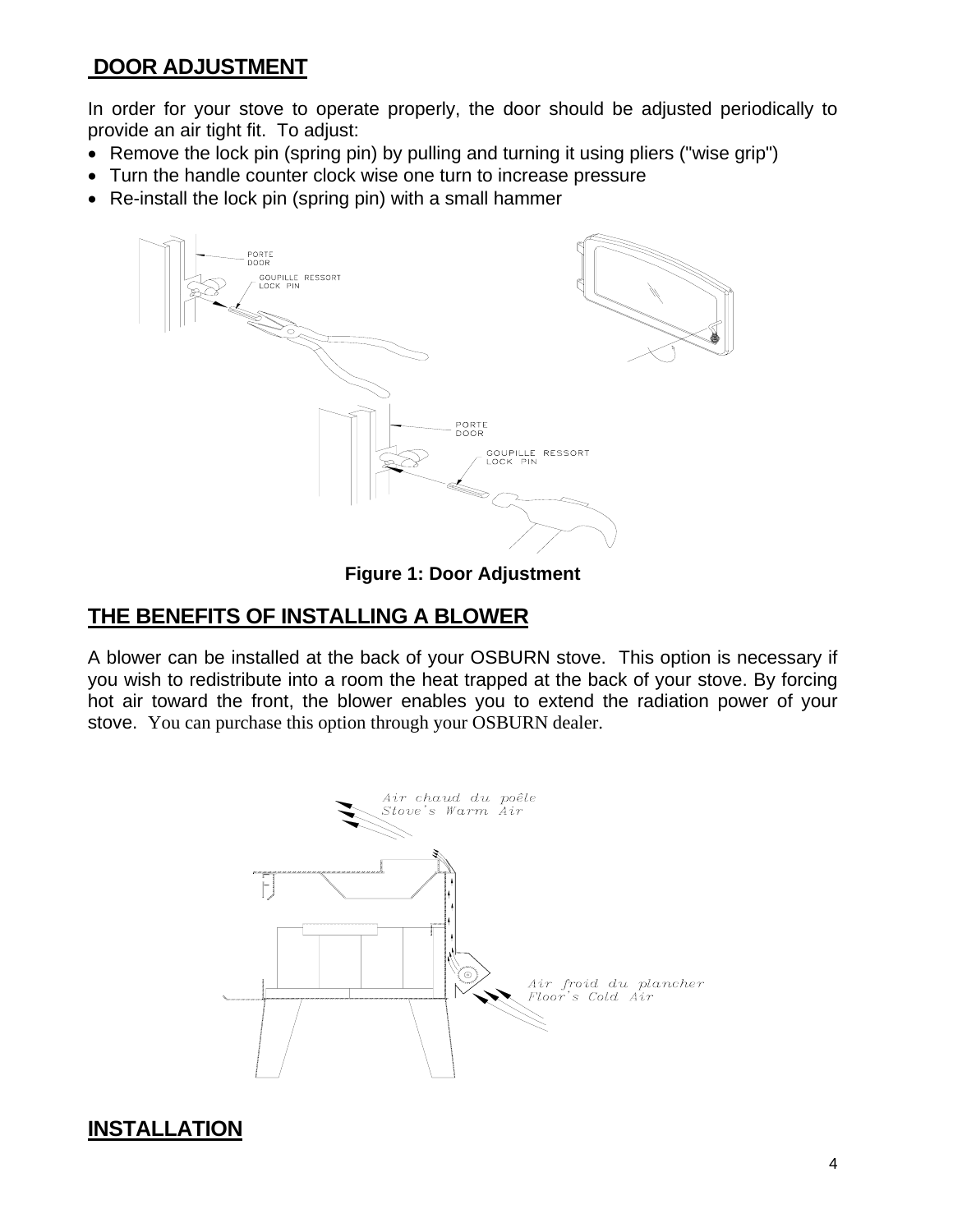The Osburn Model 1000 is a freestanding space heater, for use in residential and mobile homes, providing installation and usage is according to the information given in this manual.

#### **SAFETY NOTICE**

- IF THIS STOVE IS NOT PROPERLY INSTALLED, A HOUSE FIRE MAY RESULT. TO REDUCE THE RISK OF FIRE, FOLLOW THE INSTALLATION INSTRUCTIONS. FAILURE TO FOLLOW INSTRUCTIONS MAY RESULT IN PROPERTY DAMAGE, BODILY INJURY, OR EVEN DEATH.
- CONSULT YOUR MUNICIPAL BUILDING DEPARTMENT OR FIRE OFFICIALS ABOUT RESTRICTIONS AND INSTALLATIONS REQUIREMENTS IN YOUR AREA.
- USE SMOKE DETECTORS IN THE ROOM WHERE YOUR STOVE IS INSTALLED.
- KEEP FURNITURE AND DRAPES WELL AWAY FROM THE STOVE.
- NEVER USE GASOLINE, GASOLINE-TYPE LANTERN FUEL, KEROSENE, CHARCOAL LIGHTER FLUID, OR SIMILAR LIQUIDS TO START OR "FRESHEN UP" A FIRE. KEEP ALL SUCH LIQUIDS WELL AWAY FROM THE STOVE.
- IN THE EVENT OF A CHIMNEY FIRE, PUSH THE AIR CONTROL FULL CLOSED TO DEPRIVE THE FIRE OF OXYGEN. CALL THE FIRE DEPARTMENT.
- DO NOT CONNECT TO ANY AIR DISTRIBUTION DUCT OR SYSTEM.
- A SOURCE OF FRESH AIR INTO THE ROOM OR SPACE HEATED SHALL BE PROVIDED WHEN REQUIRED.

### **POSITIONING THE STOVE**

It is very important to position the wood stove as close as possible to the chimney, and in an area that will favour the most efficient heat distribution possible throughout the house. The stove must therefore be installed in the room where the most time is spent, and in the most spacious room possible. Recall that wood stoves produce radiating heat, the heat we feel when we are close to a wood stove. A wood stove also functions by convection, that is through the displacement of hot air accelerated upwards and its replacement with cooler air. If necessary, the hot air distribution from the stove may be facilitated by the installation of a blower.

**The wood stove must not be hooked up to a hot air distribution system since an excessive accumulation of heat may occur.** 

**A wood stove must never be installed in a hallway or near a staircase, since it may block the way in case of fire or fall to respect required clearances.**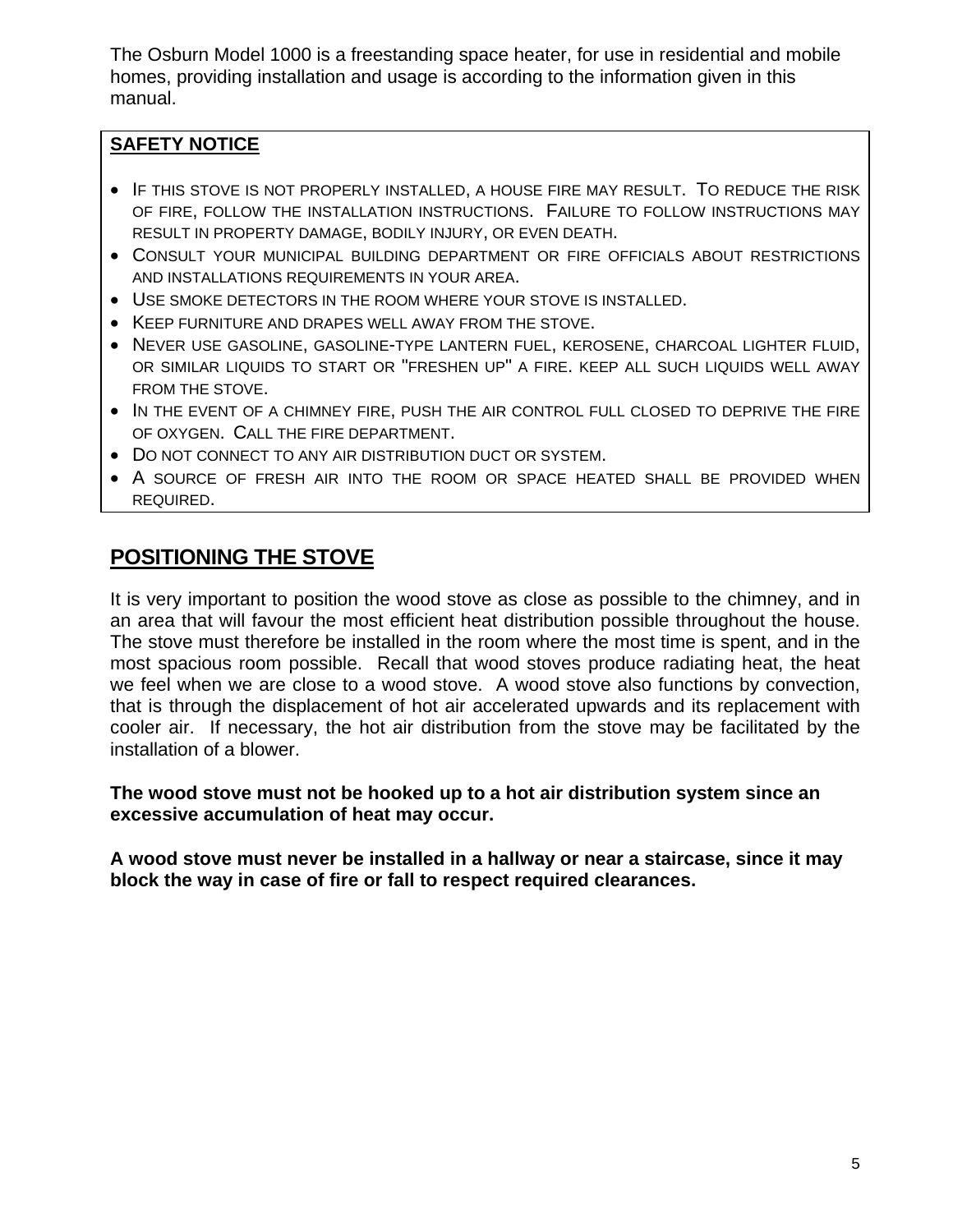# **FLOOR PROTECTOR**

Your wood stove should be placed on a non-combustible surface. The floor protector should be under the stove, eighteen inches beyond the front and eight inches beyond each side of the fuel loading and ash removal opening. If there is a horizontal section of chimney connector, the floor protector should go under it and two inches beyond each side.

The floor protector should exceed the stove as follows:



### **CLEARANCES FROM COMBUSTIBLES**

| MINIMUM 2.13 m (7ft.) CEILING UNLESS<br><b>SHIELDED</b> |                       | <b>MEASURED FROM</b><br><b>OUTSIDE EDGE OF</b><br><b>STOVE</b> | <b>MEASURED FROM</b><br><b>CONNECTOR</b>                       |
|---------------------------------------------------------|-----------------------|----------------------------------------------------------------|----------------------------------------------------------------|
| (a) Using single wall pipe:                             | Side                  | A. 16" (406 mm)                                                | D. 25" (635 mm)                                                |
|                                                         | Back                  | B. 12" (305 mm)                                                | E. 18" (457 mm)                                                |
|                                                         | Corner                | C. 8'' (203 mm)                                                | F. $19''$ (483 mm)                                             |
| (b) Using single wall pipe with pipe shield:            | Side                  | A. 14" (356 mm)                                                | D. 23" (584 mm)                                                |
|                                                         | Back                  | B. 5'' (127 mm)                                                | E. $11''$ (279 mm)                                             |
|                                                         | Corner                | C. 8'' (203 mm)                                                | F. 19" (483 mm)                                                |
| (c) Mobile Home inst. using insulated pipe:             | Side                  | A. 14" (356 mm)                                                | D. $22$ " (559 mm)                                             |
|                                                         | Back                  | B. 3'' (76 mm)                                                 | E. 8'' (203 mm)                                                |
|                                                         | Corner                | C. 8" (203 mm)                                                 | F. 18'' (457 mm)                                               |
| d) Mobile Home inst. using Double-Wall pipe: Side       | <b>Back</b><br>Corner | A. 14" (356 mm)<br>B. 6'' (152 mm)<br>C. 8'' (203 mm)          | D. $23''$ (584 mm)<br>E. $12$ " (305 mm)<br>F. $19''$ (483 mm) |
| (e) Alcove inst. using Double-Wall pipe:                | Side                  | $A$ 11" (279 mm)                                               | $D. 20$ " (510 mm)                                             |
| Back                                                    |                       | B. 7'' (180 mm)                                                | E. 13" (330 mm)                                                |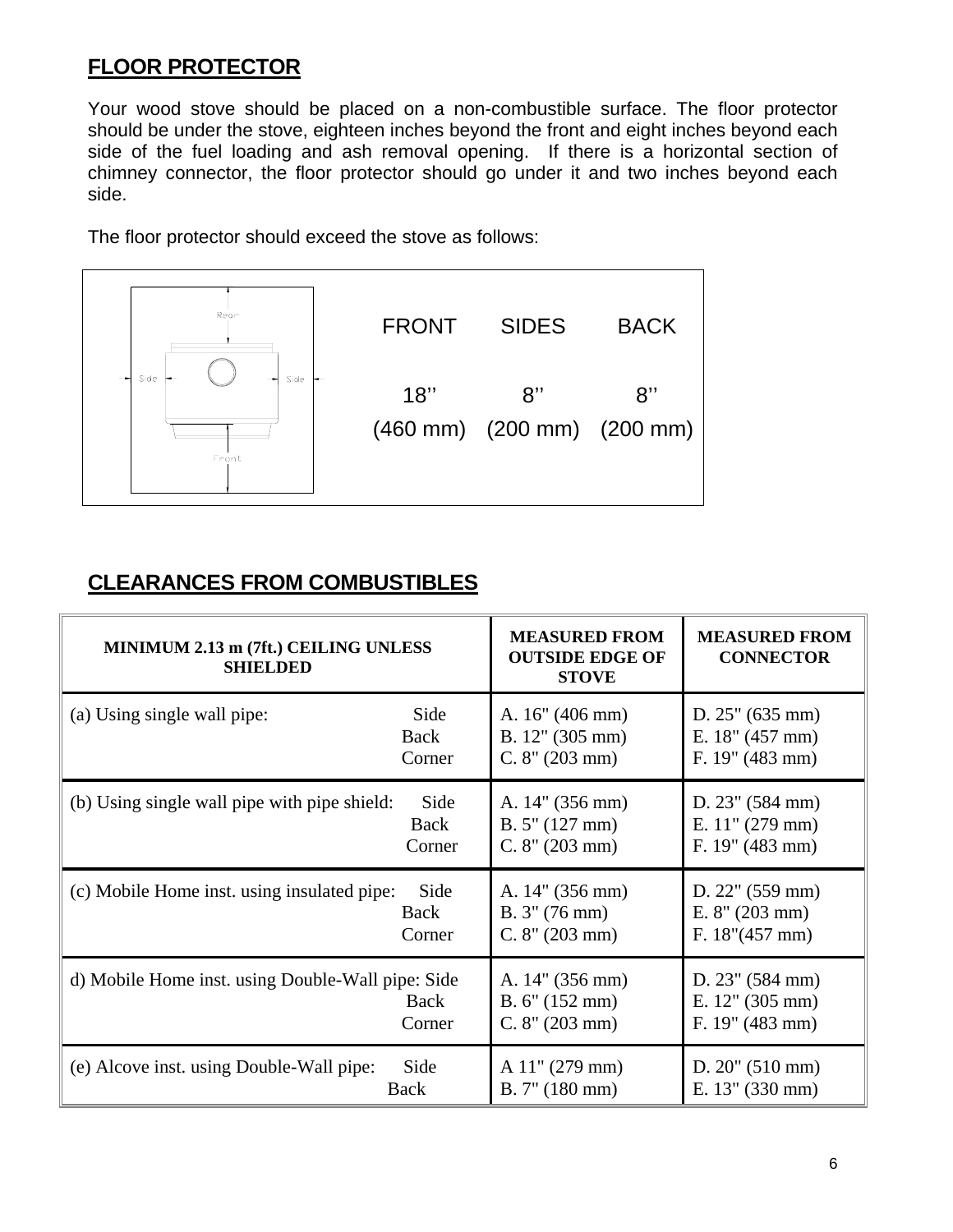

**In Australia or New Zealand,**, the corner clearance is 152 mm (6") when installed with the Benja Mk 2 flue system and fitted with a 889 mm (35") long polished stainless steel flue shield.

| FLUE SYSTEM CONFIGURATION                  |             |              |               |
|--------------------------------------------|-------------|--------------|---------------|
| 889 mm Long Polished S/S or AL Flue Shield | 4" (102 mm) | 14" (356 mm) | $6"$ (152 mm) |



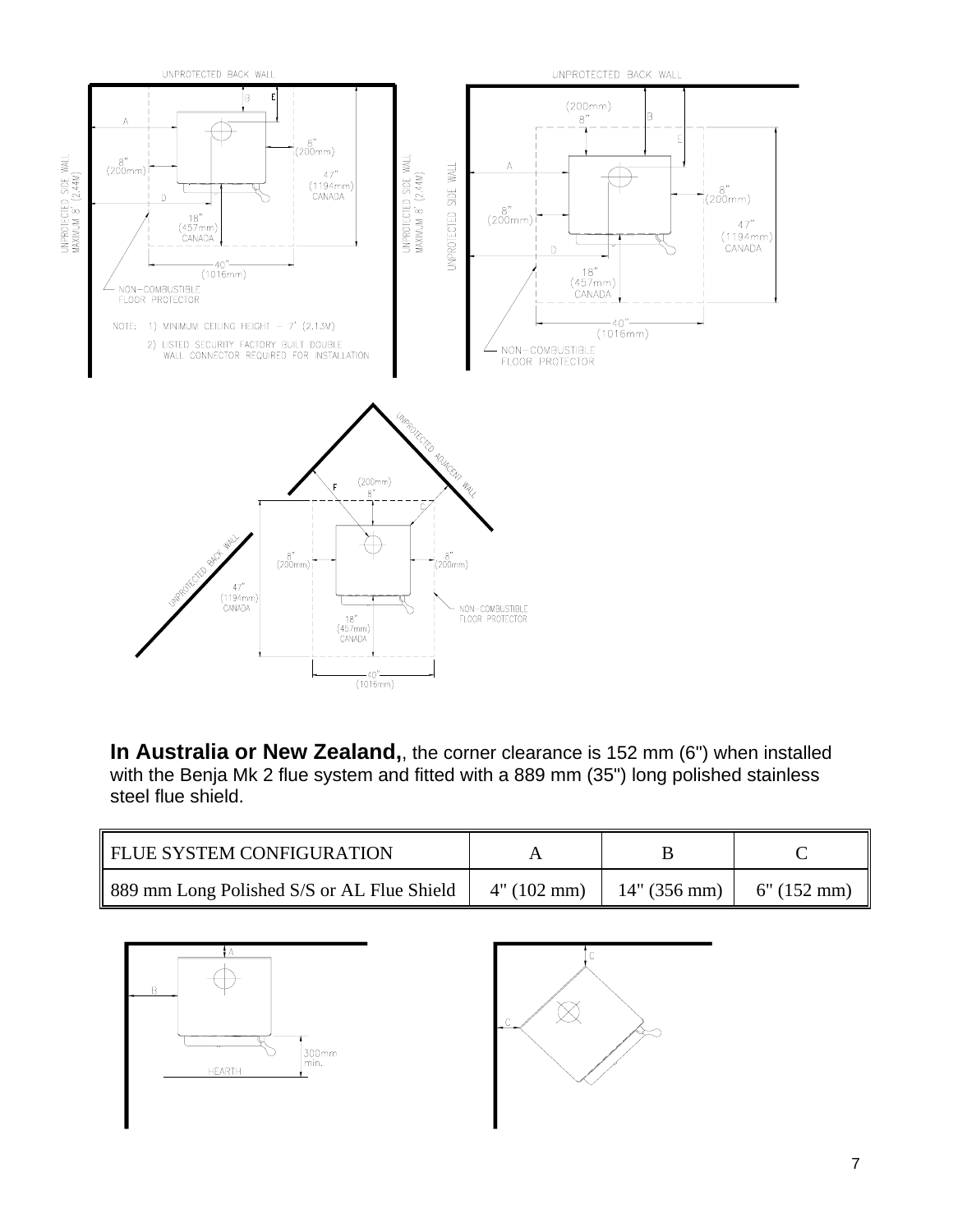### **REDUCED CLEARANCES**

You may decrease the clearances by installing heat radiation shields between the walls or the ceiling and the stove. These heat radiation shields must be installed permanently, and can include sheet metal, a rigid non-combustible sheet or a masonry wall.

Clearances of not less than 1" (25 mm) and not more than 3" (76 mm) between the bottom of the shield and the floor and not less than 3" (76 mm) between the top of the shield and the ceiling must be respected to allow vertical air circulation behind the shield.

The shield must extend 20" (500 mm) above the stove top and 18" (450mm) to each side of the stove.

Following the installation of such a heat radiation shield, the clearances mentioned on the stove certification plate may be reduced as stated in the following table.

| <b>TYPE OF PROTECTION</b>                                                                                                                                                                                    | <b>Reducing Clearances With</b><br><b>Shielding</b> |     |  |
|--------------------------------------------------------------------------------------------------------------------------------------------------------------------------------------------------------------|-----------------------------------------------------|-----|--|
|                                                                                                                                                                                                              | Sides and<br>Rear/Back                              | Top |  |
| Sheet metal, a minimum of 0,013" (0,33 mm) spaced<br>out at least 7/8" (21 mm) by non-combustible spacers.                                                                                                   | 67%                                                 | 50% |  |
| Ceramic tiles, or an equivalent non-combustible<br>material on fire-proof supports spaced out at least 7/8"<br>(21 mm) by non-combustible spacers.                                                           | 50%                                                 | 33% |  |
| Ceramic tiles, or an equivalent non-combustible<br>material on fire-proof supports with a minimum of<br>0,013" (0,33 mm) sheet metal backing spaced out at<br>least 7/8" (21 mm) by non-combustible spacers. | 67%                                                 | 50% |  |
| Brick spaced out at least 7/8" (21 mm) by non-<br>combustible spacers.                                                                                                                                       | 50%                                                 | N/A |  |
| Brick with a minimum of 0,013" (0,33 mm) sheet metal<br>backing spaced out at least 7/8" (21 mm) by non-<br>combustible spacers.                                                                             | 67%                                                 | N/A |  |

Source: CSA Standard B365-1991, Table 4, Page 27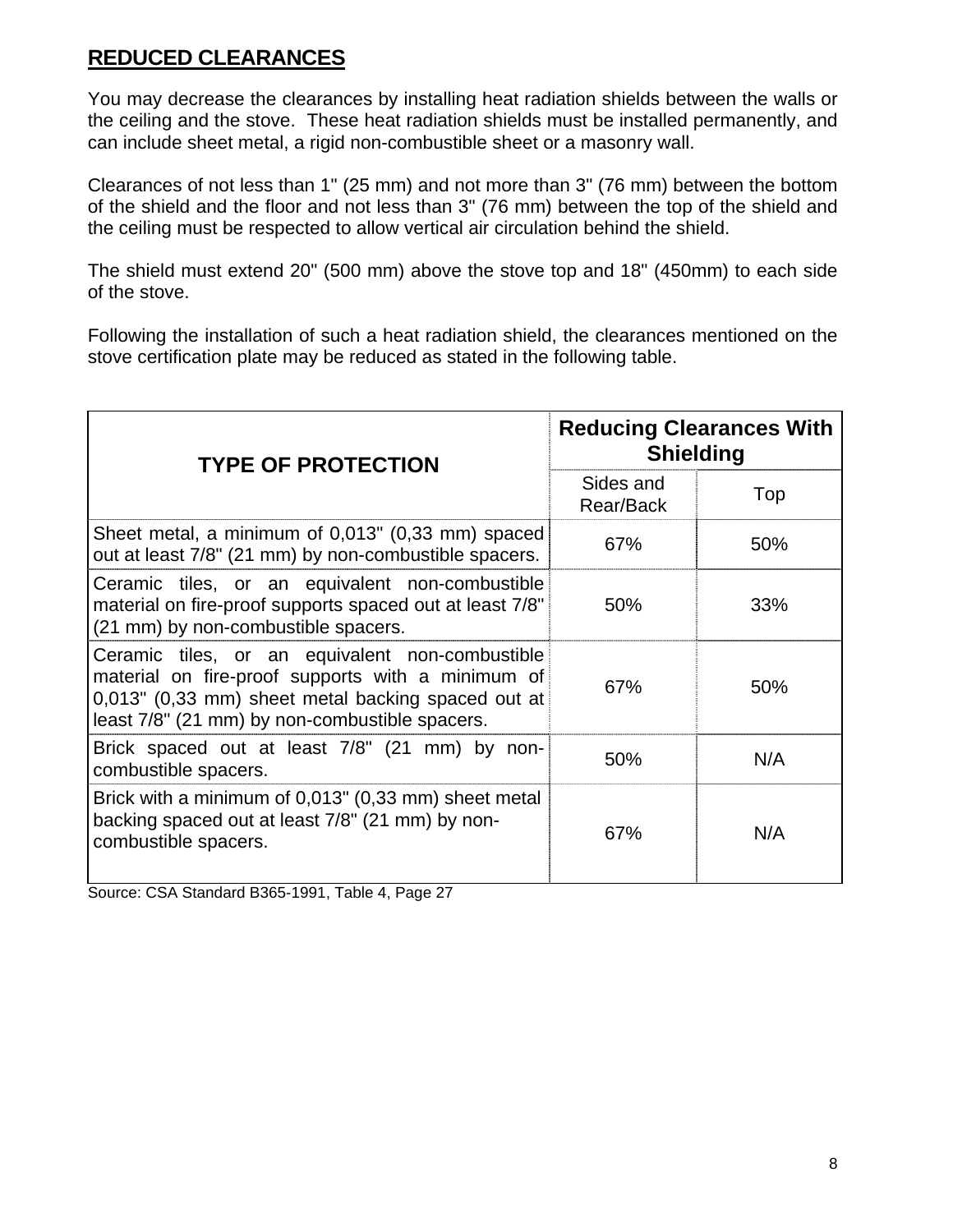#### **CHIMNEY**

Your wood stove may be hooked up with a factory built or masonry chimney. If you are using a factory built chimney, it must comply with UL 103 or ULC S629 standards; therefore it must be a Type HT (2100°F). It is extremely important that it be installed according to the manufacturer's specifications.

If you are using a masonry chimney, it is important that it be built in compliance with the specifications of the National Building Code. It must be lined with fire clay bricks, metal or clay tiles sealed together with fire cement. (Round flues are the most efficient).

The interior diameter of the chimney flue must be identical to the stove's smoke exhaust. A flue which is too small may cause draught problems, while a large flue favours rapid cooling of the gas, and hence the build-up of creosote and the risk of chimney fires. Note that it is the chimney and not the stove which creates the draught effect; your stove's performance is directly dependent on an adequate draught from your chimney.

#### **The following recommendations may be useful for the installation of your chimney:**

- **1. Do not connect this unit to a chimney flue serving another appliance.**
- **2. It must rise above the roof at least 3' (0.9 mm) from the uppermost point of contact.**
- **3. The chimney must exceed any part of the building or other obstruction within a 10' (3.04 m) distance by a height of 2' (0.6 m).**
- **4. Installation of an interior chimney is always preferable to an exterior chimney. Indeed, the interior chimney will, by definition, be hotter than an exterior chimney, being heated up by the ambient air in the house. Therefore the gas which circulates will cool more slowly, thus reducing the build-up of creosote and the risk of chimney fires.**
- **5. The draught caused by the tendency for hot air to rise will be increased with an interior chimney.**
- **6. Using a fire screen at the extremity of the chimney requires regular inspection in order to insure that it is not obstructed thus blocking the draught, and it should be cleaned when necessary.**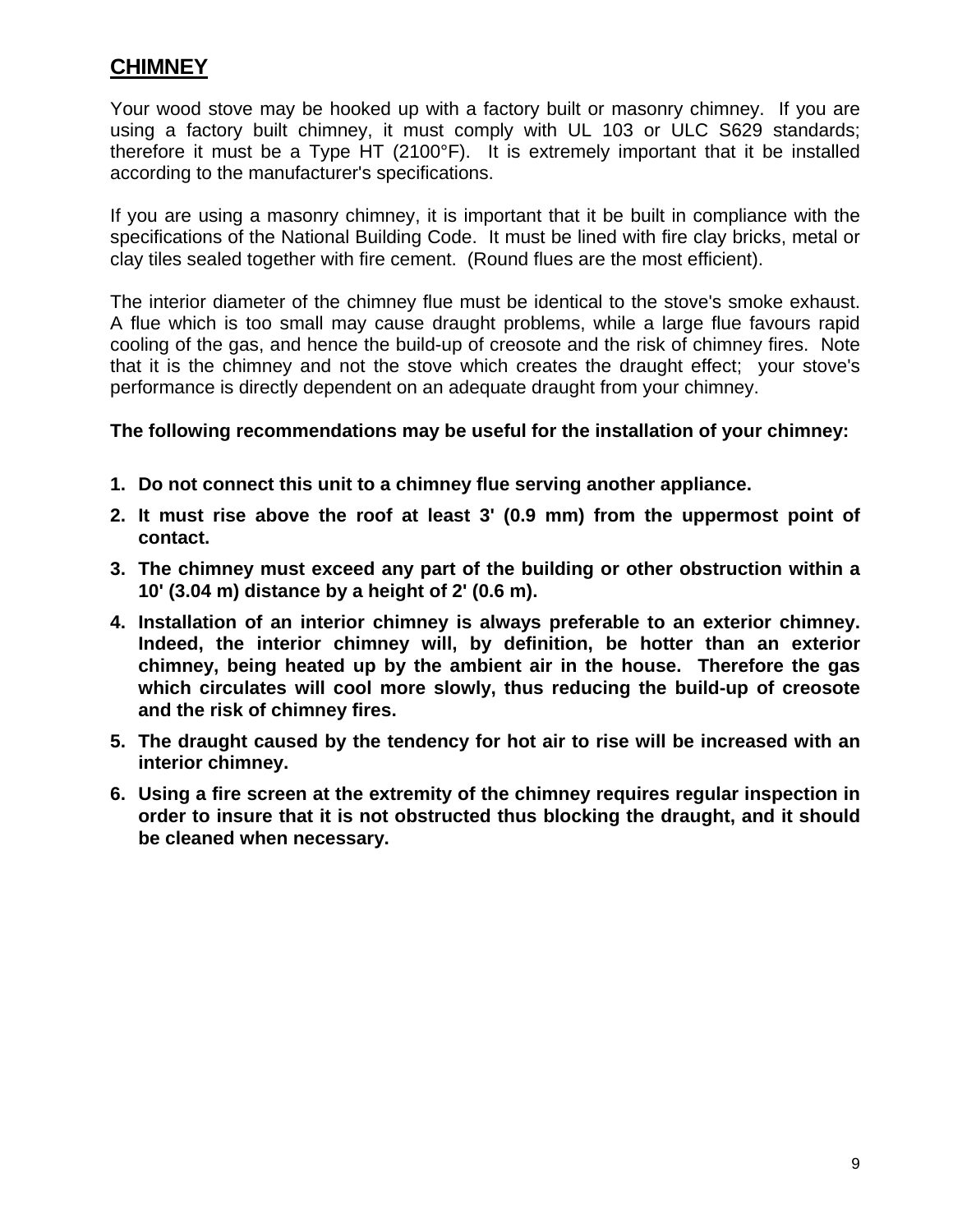# **CHIMNEY CONNECTOR (STOVE PIPE)**

Your chimney connector and chimney must have the same diameter as the stove outlet. If this is not the case, we recommend you contact your dealer in order to insure there will be no problem with the draught.

The stove pipe must be made of aluminized or cold roll steel with a minimum thickness of 0.021" or 0.53 mm. It is strictly forbidden to use galvanized steel.

Your smoke pipe should be assembled in such a way that the male section of the pipe faces down. Attach each of the sections to one another with three equidistant metal screws.

The pipe must be short and straight. All sections installed horizontally must slope at least 1/4 inch per foot, with the upper end of the section toward the chimney.

To insure a good draught, the total length of the coupling pipe should never exceed 8' to 10' (24 to 3.04 m). (Except for cases of vertical installation, cathedral-roof style where the smoke exhaust system can be much longer and connected without problem to the chimney at the ceiling of the room).

There should never be more than two 90 degrees elbow in the smoke exhaust system.

Installation of a "barometric draught stabiliser" (fireplace register) on a smoke exhaust system is prohibited.

Furthermore, installation of a draught damper is not recommended. Indeed, with a controlled combustion wood stove, the draught is regulated upon intake of the combustion air in the stove and not at the exhaust.



**Stove Pipe**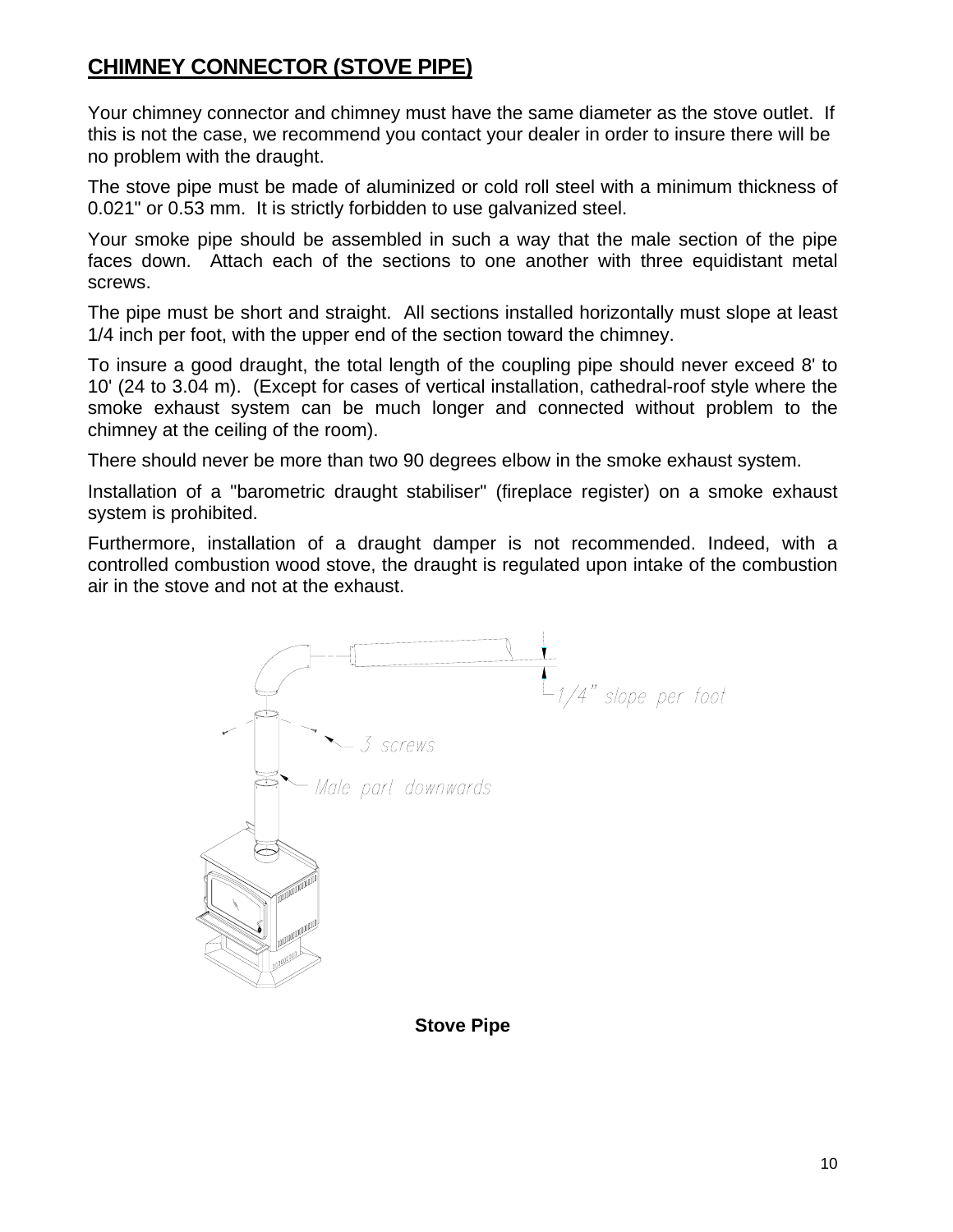# **TYPICAL INSTALLATIONS**

#### **FACTORY BUILT CHIMNEY:**



**Wall installation**

#### **MASONRY CHIMNEY:**

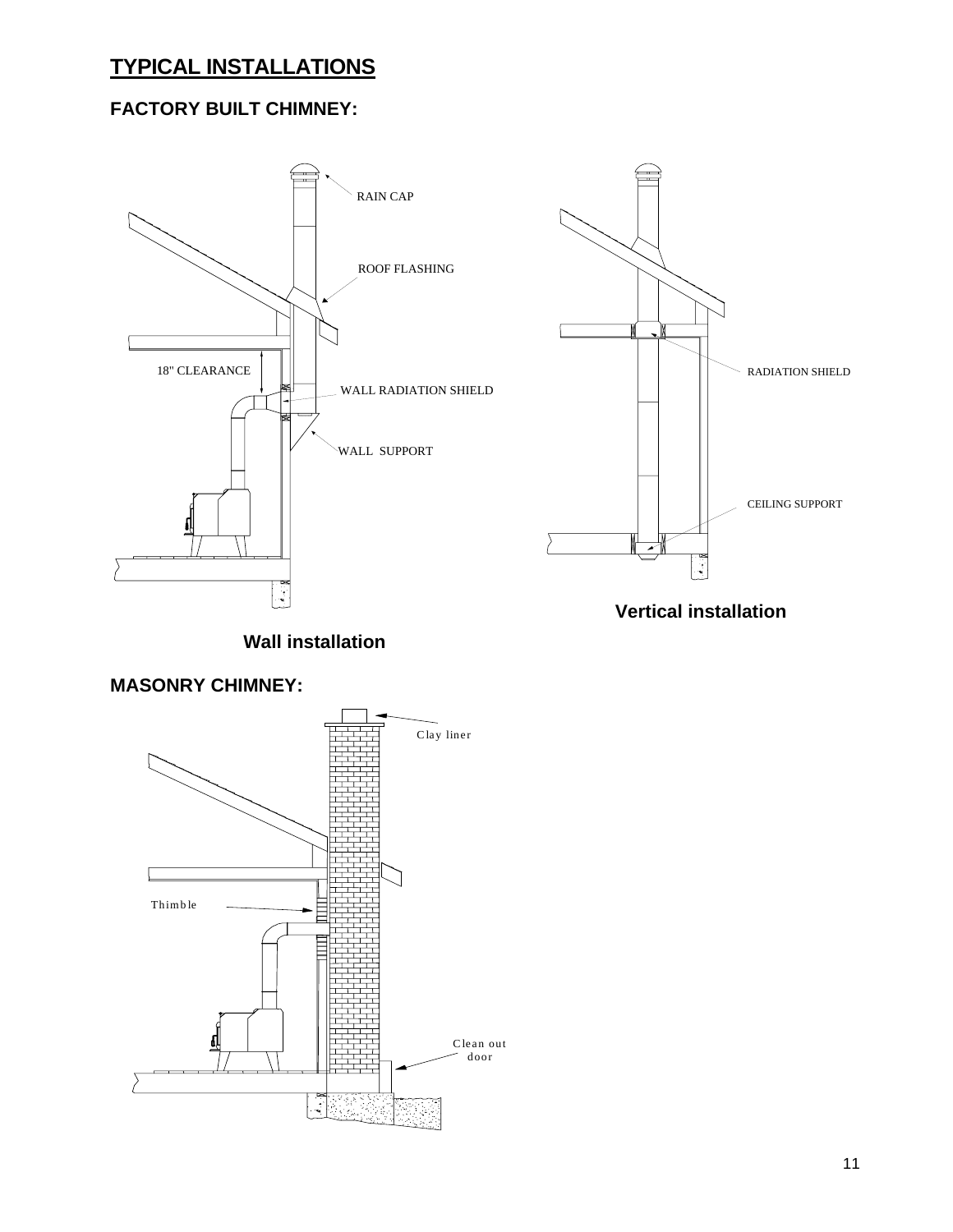#### **FACTORY BUILT THIMBLE:**

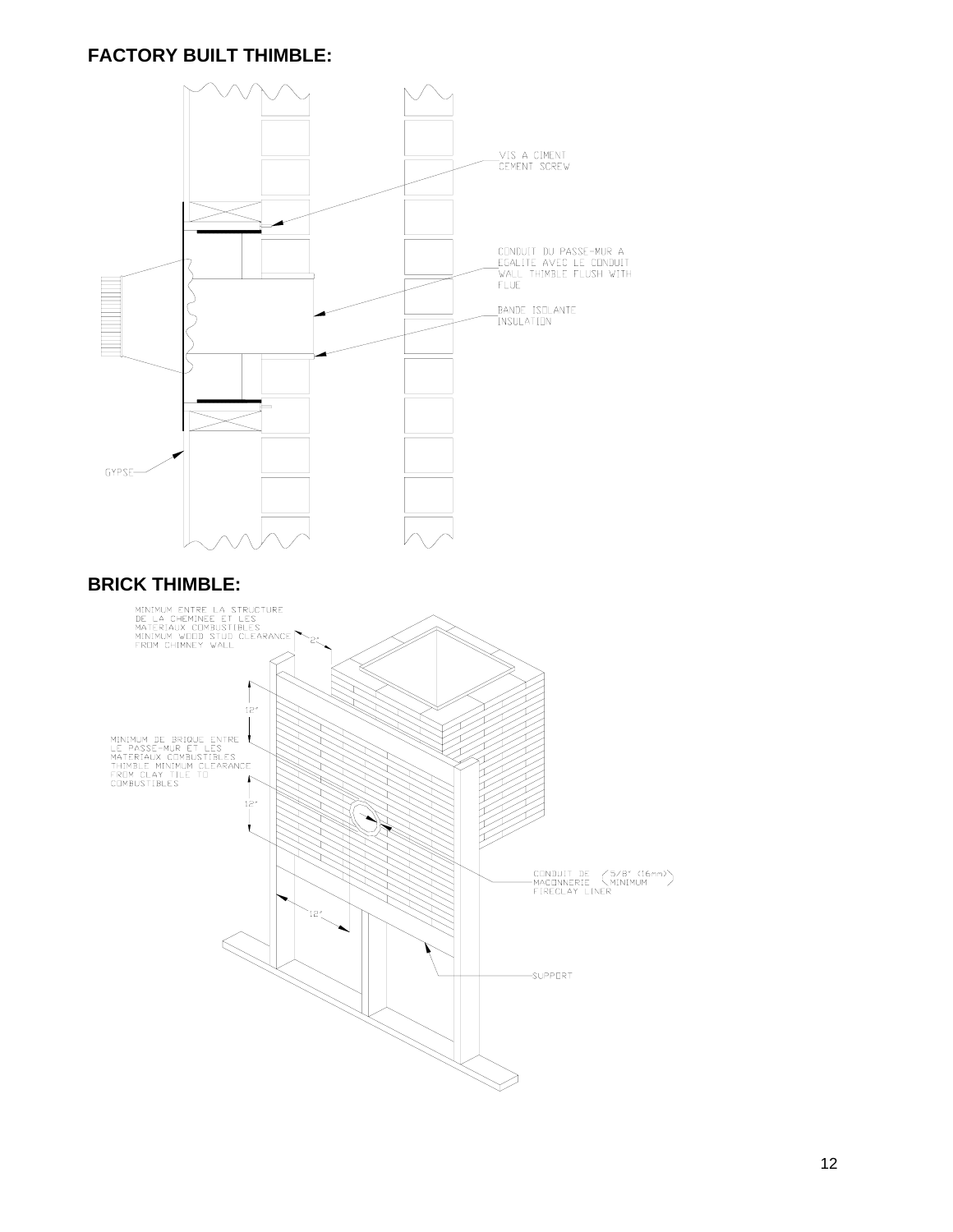#### **OUTSIDE COMBUSTION AIR**

Your OSBURN stove is approved to be installed with an outside air intake which is necessary for a mobile home. This type of installation is also required in air tight houses and houses with negative pressure problems. You can purchase this option through your OSBURN dealer. Make sure to specify this part number: #OA10500. Installation instructions are supplied with the air intake kit.

Outside combustion air may be required if:

- 1. Your stove does not draw steadily, smoke rollout occurs, wood burns poorly, or back-drafts occur whether or not there is combustion present.
- 2. Existing fuel-fired equipment in the house, such as fireplaces or other heating appliances, smell, do not operate properly, suffer smoke roll-out when opened, or back-drafts occur whether or not there is combustion present.
- 3. Opening a window slightly on a calm (windless) day alleviates any of the above symptoms.
- 4. The house is equipped with a well-sealed vapour barrier and tight fitting windows and/or has any powered devices that exhaust house air.
- 5. There is excessive condensation on windows in the winter.
- 6. A ventilation system is installed in the house.

#### **WARNINGS for use in MOBILE HOMES:**

- DO NOT INSTALL IN SLEEPING ROOM.
- THE STRUCTURAL INTEGRITY OF THE MOBILE HOME FLOOR, WALL, AND CEILING/ROOF MUST BE MAINTAINED.
- THE STOVE MUST BE ATTACHED TO THE STRUCTURE OF THE MOBILE HOME USING THE FIXATION HOLES ON THE LEGS OR .PEDESTAL.
- INSTALL IN ACCORDANCE WITH 24 CFR, PART 3280 (HUD).
- USE A FACTORY BUILT CHIMNEY THAT COMPLY WITH UL 103 OR ULC S629 STANDARDS; THEREFORE IT MUST BE A TYPE HT (2100°F).

# **WOODSTOVE UTILISATION**

Your heating unit was designed to burn wood only; no other materials should be burnt. Wastes and other flammable materials should not be burnt in your wood stove. Any type of wood may be used in your stove, but specific varieties have better energy yields than others. Please consult the following table in order to make the best possible choice.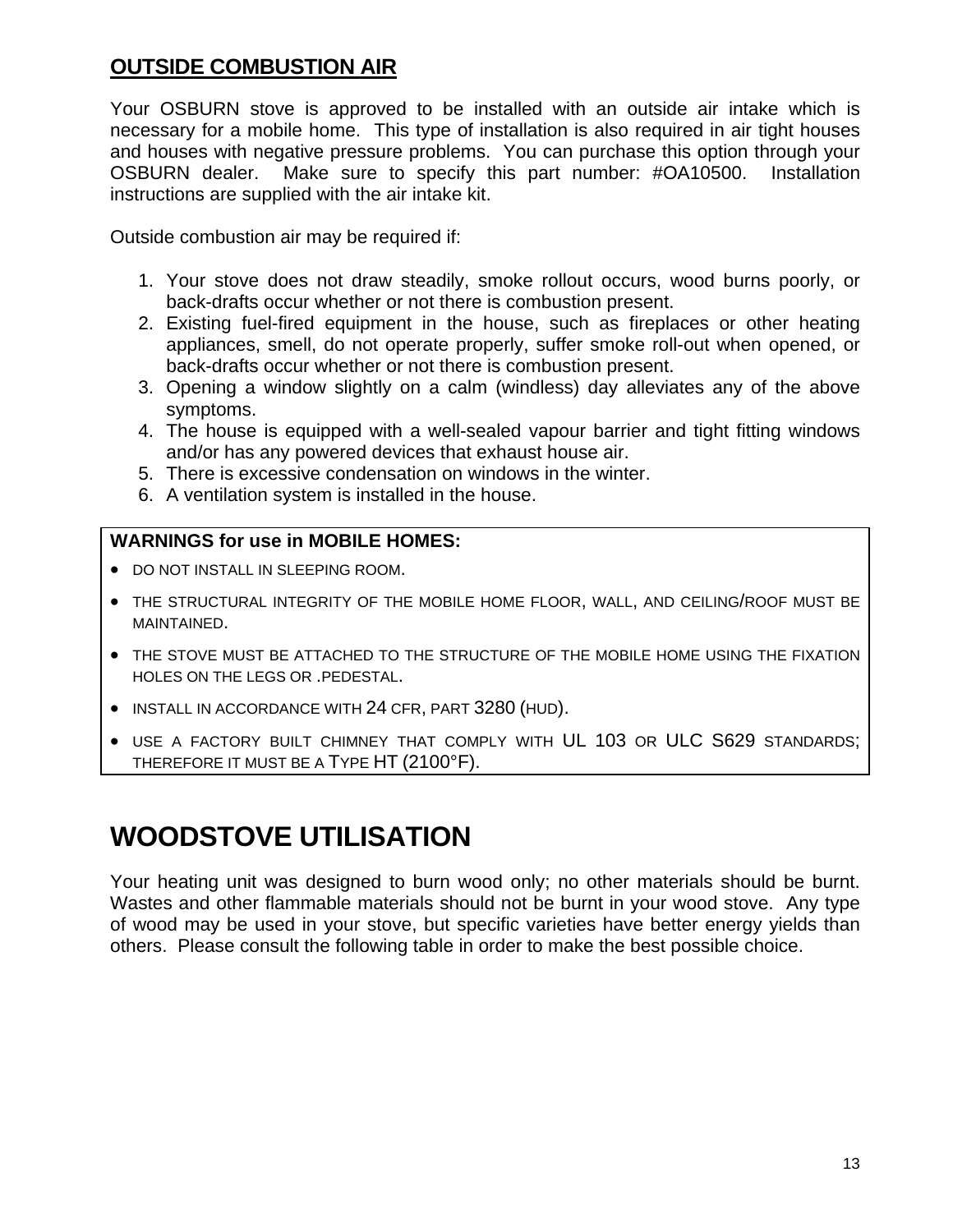| AVERAGE ENERGI TIEED OF ONE AIR DRIED CORD OF COT WOOD |                     |                                               |  |
|--------------------------------------------------------|---------------------|-----------------------------------------------|--|
|                                                        | <b>Wood species</b> | <b>Energy yield</b><br>(millions of BTU/cord) |  |
|                                                        | Oak                 | 29                                            |  |
|                                                        | <b>Sugar Maple</b>  | 28                                            |  |
|                                                        | <b>Beech</b>        | 26                                            |  |
| High energy yield                                      | <b>Yellow birch</b> | 25                                            |  |
|                                                        | Ash                 | 24                                            |  |
|                                                        | Elm                 | 23                                            |  |
|                                                        | Larch (Tamarack)    | 23                                            |  |
|                                                        | <b>Red Maple</b>    | 23                                            |  |
|                                                        | Douglas red fir     | 23                                            |  |
| Medium energy yield                                    | Silver birch        | 22                                            |  |
|                                                        | Alder               | 18                                            |  |
|                                                        | Poplar              | 17                                            |  |
|                                                        | <b>Hemlock</b>      | 17                                            |  |
|                                                        | Spruce              | 17                                            |  |
| Low energy yield                                       | Pine                | 17                                            |  |
|                                                        | <b>Bass</b>         | 16                                            |  |
|                                                        | Fir                 | 13                                            |  |

#### **AVERAGE ENERGY YIELD OF ONE AIR DRIED CORD OF CUT WOOD**

Data provided by Energy, Mines and Resources - Canada

**IT IS EXTREMELY IMPORTANT THAT YOU USE DRY WOOD ONLY IN YOUR WOOD STOVE.** The wood must have dried for 9 to 15 months, such that the humidity content (in weight) is reduced below 20% of the weight of the log. It is very important to keep in mind that even if the wood has been cut since one, two or even more years, it is not necessarily dry, if it has been stored in poor conditions; under extreme conditions, it may even rot instead of drying. The vast majority of the problems related to the operation of a wood stove are caused by the fact that the wood used was too damp or had dried in poor conditions. These problems can be:

- ignition problems
- creosote build-up causing chimney fires
- low energy yield
- blackened windows
- incomplete log combustion

Smaller pieces of wood will dry faster. All logs exceeding 6" in diameter should be split. The wood should not be stored directly on the ground. Air should circulate through the cord. A 24" to 48" air space should be left between each row of logs, which should be placed in the sunniest location possible. The upper layer of wood should be protected from the element but not the sides.

# **TESTING YOUR WOOD**

When the stove is thoroughly warmed, place one piece of split wood (about five inches in diameter) parallel to the door on the bed of red embers.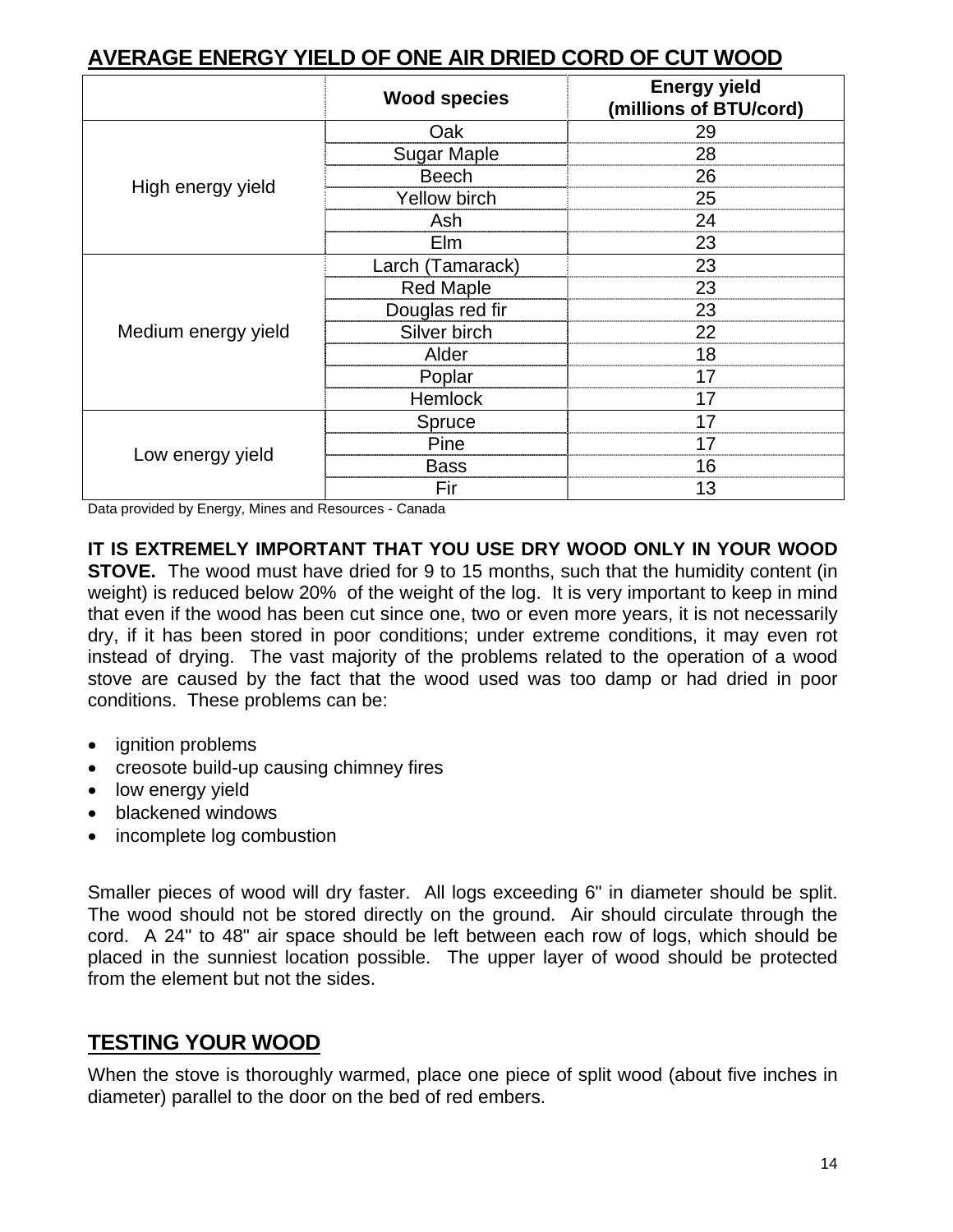Keep the air control full open by pulling on it and close the door. If ignition of the piece is accomplished within 90 seconds from the time it was placed in the stove, your wood is correctly dried. If ignition takes longer, your wood is damp.

If your wood hisses and water or vapour escapes at the ends of the piece, your wood is soaked or freshly cut. Do not use this wood in your stove. Large amounts of creosote could be deposited in your chimney, creating potential conditions for a chimney fire.

### **THE FIRST FIRES**

The fresh paint on your stove needs to be cured to preserve its quality. Once the fuel charge is properly ignited, only burn small fires in your stove for the first four hours of operation. Never open the air control more than necessary to achieve a medium burn rate.

Make sure that there's enough air circulation while curing the stove. The odours could be smelled during the 3 or 4 first fires. Never start your stove outside. You will not be able to see if you are over heating.

#### **IGNITION**

After making sure that the stove air intake controls are fully open, place several rumpled sheets of paper in the centre of the combustion chamber. Place 8 to 10 pieces of small dry kindling wood over the paper in the form of a tent. You may also place a few pieces of heating wood, but choose the smaller ones. No chemical product should be used to light the fire.

Before igniting the paper and kindling wood, it is recommended that you warm up the chimney. This is done in order to avoid back draft problems often due to negative pressure in the house. If such is the case, open a window slightly near the stove and twist together a few sheets of newspaper into a torch. Light up this paper torch and hold it as close as possible to the mouth of the pipe inside the combustion chamber to warm up the chimney. Once the updraft movement is initiated, you are ready to ignite the stove by lighting the paper and kindling wood inside the combustion chamber.

We therefore advise you to leave the door slightly opened (1/4") for a 10 to 30 minutes period, **under supervision**, in order to allow for good combustion. After this time, you must close the door and progressively adjust the air control to obtain the desired temperature.

#### **HEATING**

Controlled combustion is the most efficient technique for wood heating because it enables you to select the type of combustion you want for each given situation. The wood will burn slowly if the wood stove air intake control is adjusted to reduce the oxygen supply in the combustion chamber to a minimum. On the other hand, wood will burn quickly if the air control is adjusted to admit a larger quantity of oxygen in the combustion chamber.

Real operating conditions may give very different results than those obtained in the lab according to the species of wood used, it's moisture content, the size and density of the pieces, the length of the chimney, altitude and outside temperature.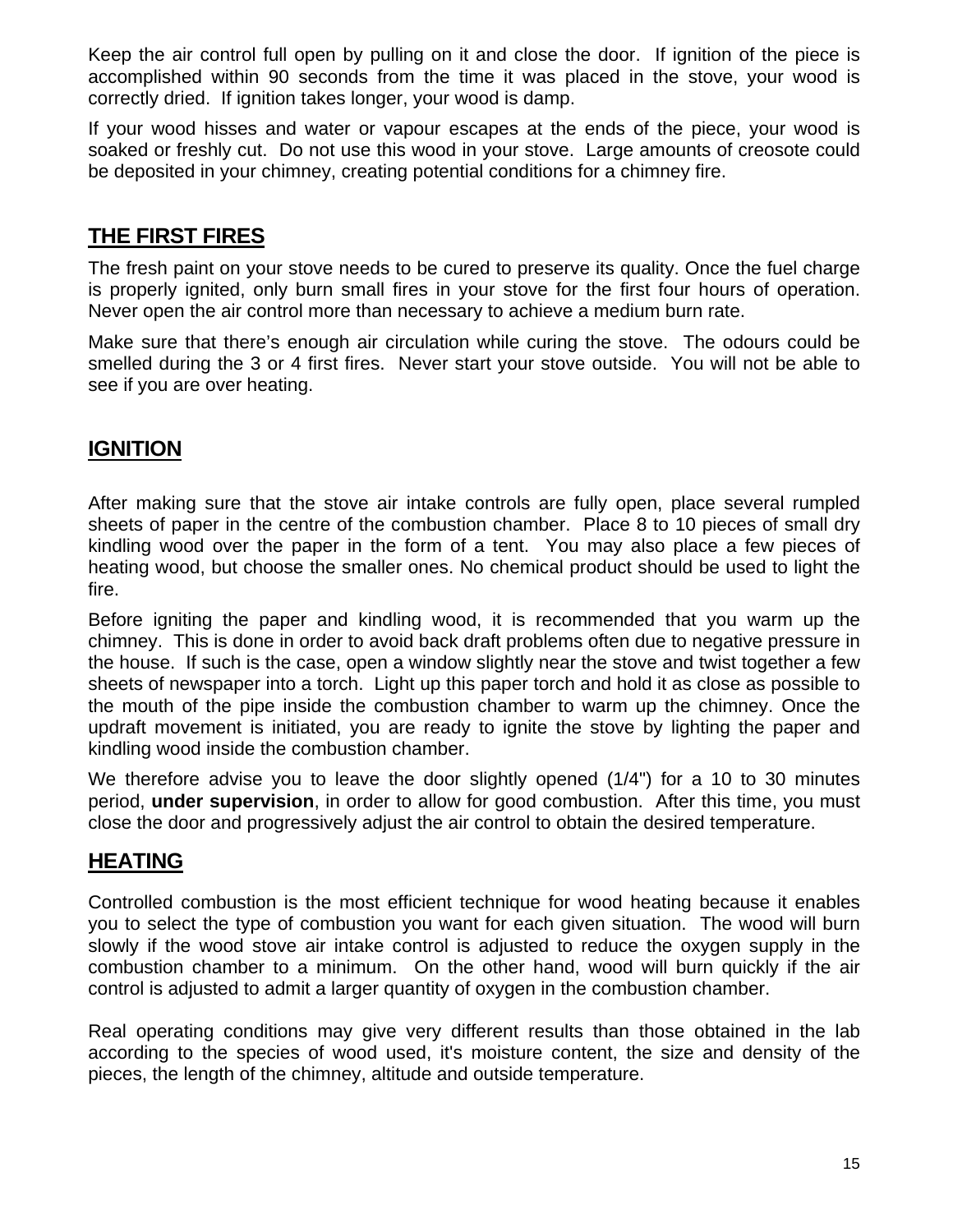#### **WARNINGS**

- NEVER OVERFIRE YOUR STOVE. IF ANY PART OF THE STOVE STARTS TO GLOW RED, OVER FIRING IS HAPPENING. READJUST THE AIR INTAKE CONTROL AT A LOWER SETTING.
- THE INSTALLATION OF A LOG CRADLE IS NOT RECOMMENDED IN YOUR DROLET WOOD STOVE.
- NEVER PUT WOOD ABOVE THE FIREBRICK LINING OF THE FIREBOX.

Use the following table to adjust the draft control to the desired burn rate:

| <b>BURN RATE</b>   | <b>DRAFT SETTING</b>                                            |
|--------------------|-----------------------------------------------------------------|
| Low and Medium Low | Push control to the left.                                       |
| Medium             | Push control 3/16" to the right                                 |
| Medium High        | Push control over by approx.<br>3/16" to 5/16" from low setting |
| High               | Push control all the way over.                                  |

Closing the draft control down too soon will hurt combustion efficiency and result in creosote build-up in the chimney (which could lead to a chimney fire some time in the future).

#### **RELOADING**

Once you have obtained a good bed of embers, you should reload the unit. In order to do so, open the air controls to maximum a few seconds prior to opening the stove's door. Then proceed by opening the door very slowly; open it one or two inches for 5 to 10 seconds, before opening it completely to increase the draught and thus eliminate the smoke which is stagnant in a state of slow combustion in the stove. Then bring the red embers to the front of the stove and reload the unit.

For optimal operation of your wood stove, we recommend you operate it with a wood load approximately equivalent to the height of fire bricks.

It is important to note that wood combustion consumes ambient oxygen in the room .In the case of negative pressure, it is a good idea to allow fresh air in the room, either by opening a window slightly or by installing a fresh air intake system on an outside wall. Refer to page 16 of the present manual.

#### **CREOSOTE FORMATION AND NEED FOR REMOVAL**

When wood is burned slowly, it produces tar and other organic vapours, which combine with expelled moisture to form creosote. The creosote vapours condense in the relatively cool chimney flue of a slow-burning fire. As a result, creosote residue accumulates on the flue lining. When ignited this creosote makes an extremely hot fire. When burning wood, the chimney connector and chimney should be inspected at least once every two months during the heating season to determine if a creosote build-up has occurred.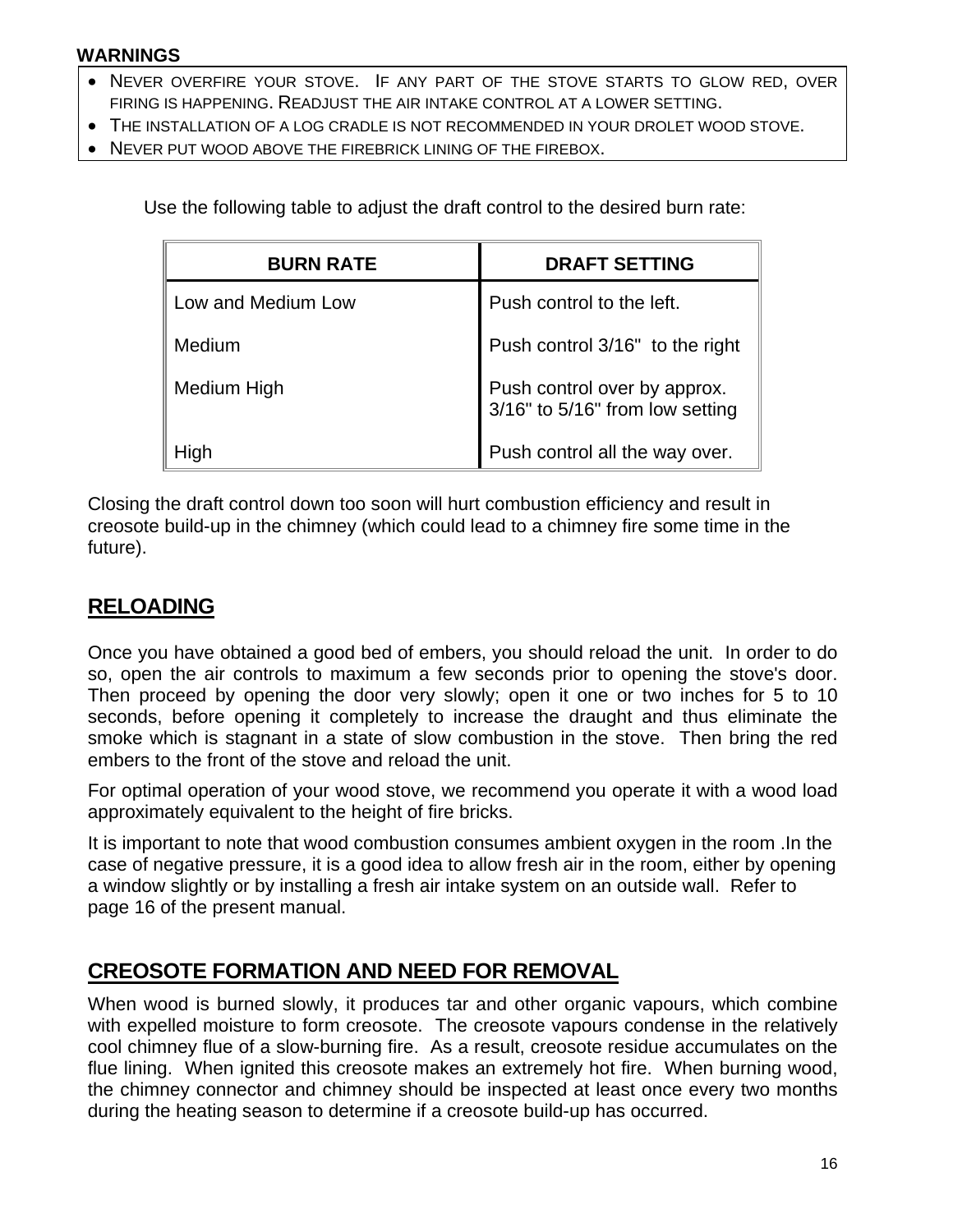We strongly recommend that you install a magnetic thermometer on your smoke exhaust pipe, approximately 18" above the stove. This thermometer will indicate the temperature of your gas exhaust fumes within the smoke exhaust system. The ideal temperature for these gases is somewhere between 275 $^{\circ}$  F and 500 $^{\circ}$  F. Below these temperatures, the build-up of creosote is promoted. Above 500 degrees, heat is wasted since a too large quantity is lost into the atmosphere.

#### **TO PREVENT CREOSOTE BUILD UP**

- Always burn dry wood. This allows clean burns and higher chimney temperatures, therefore less creosote deposit.
- Leave the air control full open for about 10 min. every time you reload the stove to bring it back to proper operating temperatures. The secondary combustion can only take place if the firebox is hot enough.
- Always check for creosote deposit once every two months and have your chimney cleaned at least once a year.

### **ASH DISPOSAL**

Ashes should be removed from the stove every few days or when ashes get to 2 to 3 inches deep. Always empty the stove when it is cold, such as in the morning.

Always dispose of ashes in a metal container with a tight fitting lid. Place this container on a non combustible floor or on the ground, well away from all combustible materials, pending final disposal. If the ashes are disposed of by burial in soil or otherwise locally dispersed, they should be retained in the close container until all cinders have thoroughly cooled.

#### **CAUTIONS:**

- ASHES COULD CONTAIN HOT EMBERS EVEN AFTER TWO DAYS WITHOUT OPERATING THE STOVE.
- THE ASH PAN CAN BECOME VERY HOT. WEAR GLOVES TO PREVENT INJURY.
- NEVER BURN THE STOVE WITH THE ASH TRAP OPEN. THIS WOULD RESULT IN OVER FIRING THE STOVE. DAMAGE TO THE STOVE AND EVEN HOUSE FIRE MAY RESULT.

#### **MAINTENANCE**

Your Osburn stove has been designed to reduce the amount of creosote produced. Even so, the chimney connector pipe and chimney should be inspected at least once every two months during the heating season to determine if a creosote build-up has occurred. If creosote has accumulated, it should be removed to reduce the risk of chimney fire. Call a professional chimney sweep or go to your local Osburn dealer and obtain a do-it-yourself chimney brush and have the chimney cleaned. If the baffle is removed for cleaning, make sure the holes in the rear duct are clear.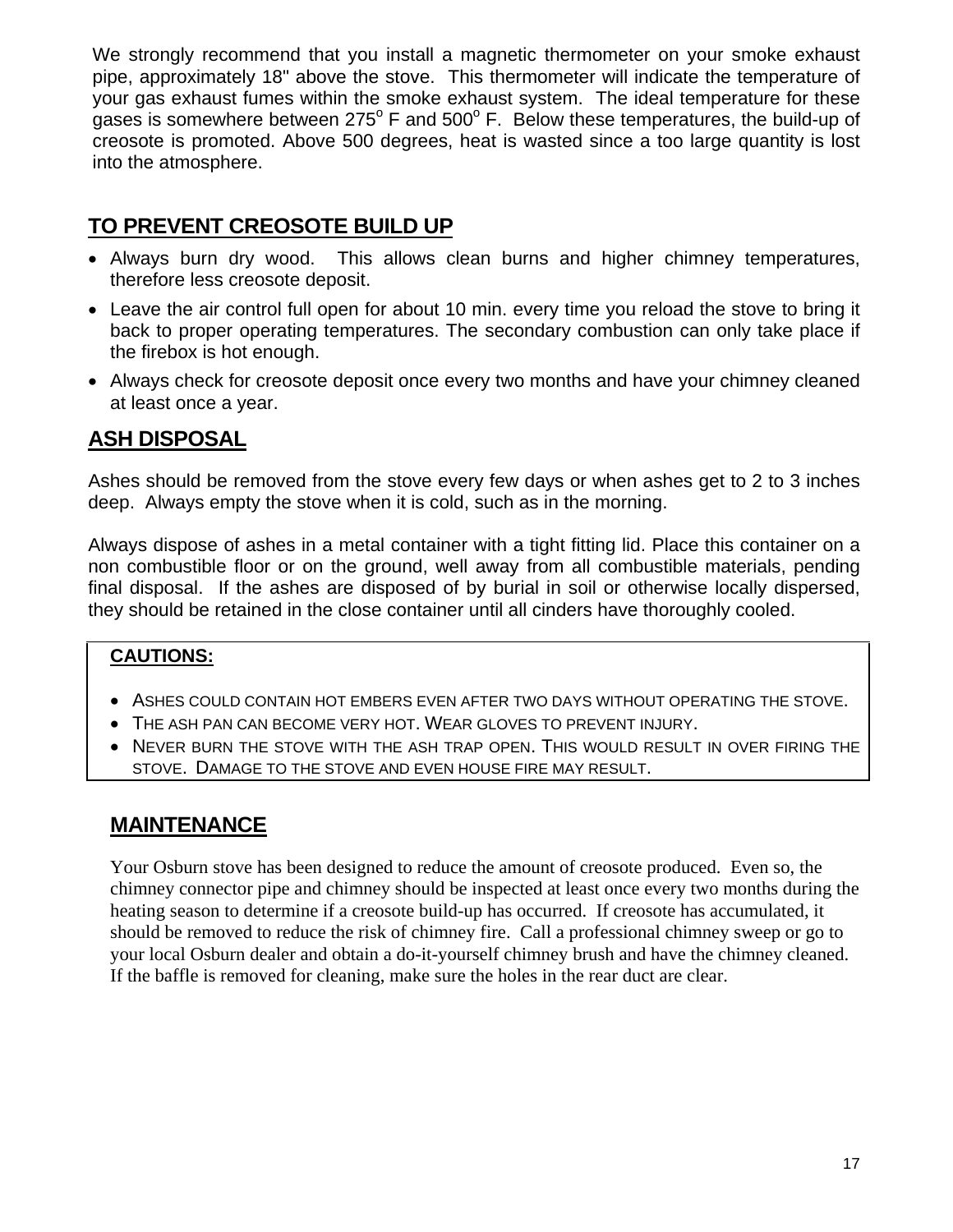# **GLASS**

- Inspect the glass regularly in order to detect any cracks. If you spot one, turn the stove off immediately. Do not abuse the glass door by striking or slamming shut. Do not use the stove if the glass is broken.
- If the glass on your stove breaks, replace only with glazing supplied from the OSBURN dealer. Replace only with 255 mm x 450 mm (l0" x l6") x 5 mm Ceramic glass.
- To replace the glass, remove the screws retaining the glass mouldings inside the door. Remove the mouldings and replace the damaged piece with a new one. Perform the procedure backwards after replacing. When replacing the glass, you should change the glass gasket to make sure you keep it sealed.
- Never wash the glass with a product that may scratch. Use a specialized product, available in the stores where wood stoves are sold.
- The glass should be washed only when cold.

#### **GOLD DOOR CLEANING**

Take special care and DO NOT use chemical or abrasive cleaners. Wipe only with a very soft, clean damp cotton cloth to maintain original brilliance.

**CAUTION:** Vigorous wiping may remove the gold finish.

#### **GASKETING**

It is recommended that you change the door gasket (which makes your stove door air tight) once a year, in order to insure good control over the combustion, maximum efficiency and security. To change the door gasket, simply remove the damaged one. Carefully clean the available gasket groove, apply a high temperature silicone sold for this purpose, and install the new gasket. You may light up your stove again approximately 24 hours after having completed this operation.

#### **WARNING:**

• NEVER OPERATE THE STOVE WITHOUT A GASKET OR WITH A BROKEN ONE. DAMAGE TO THE STOVE OR EVEN HOUSE FIRE MAY RESULT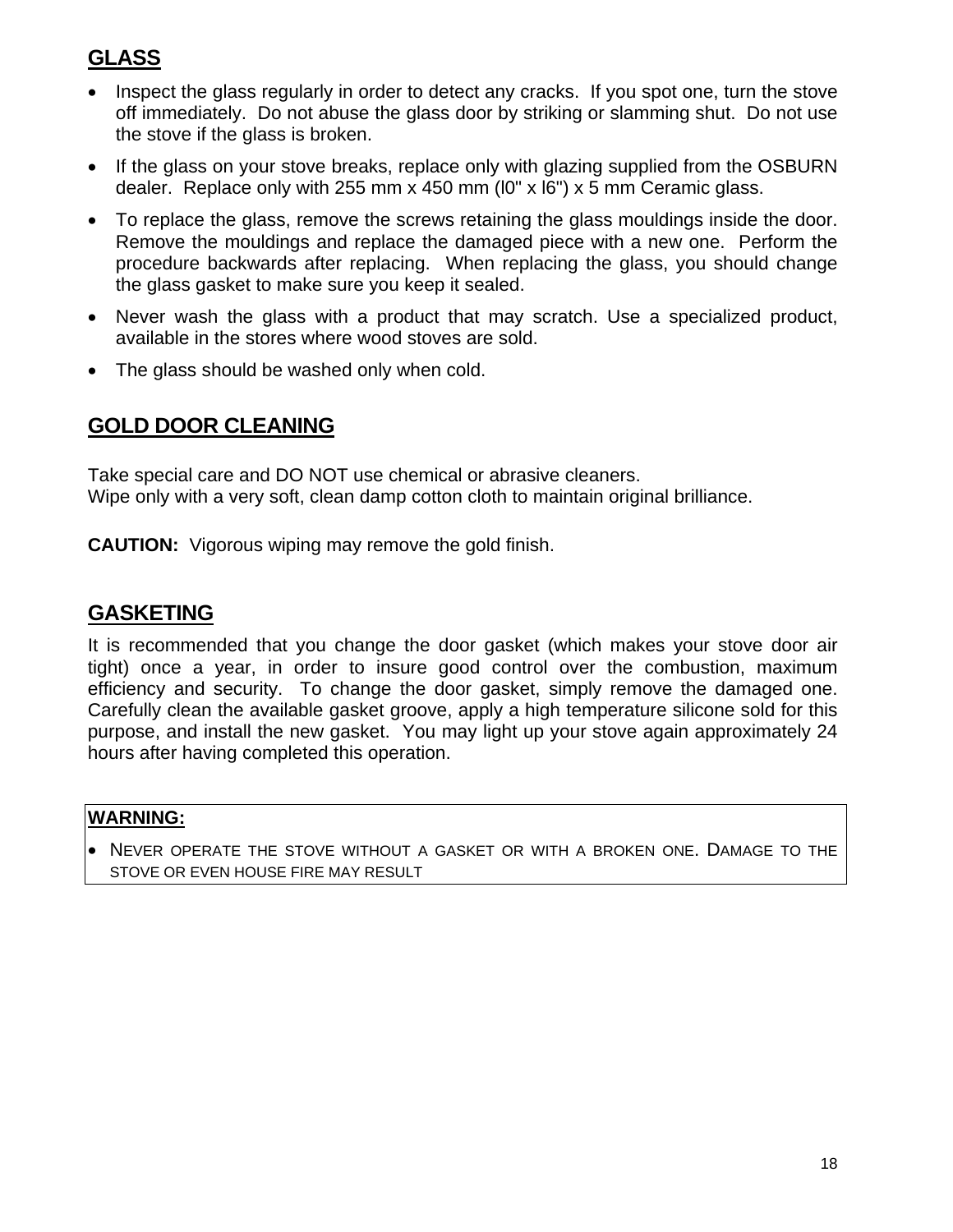### **PAINT**

Only clean your stove with a dry soft cloth that will not harm the paint finish.

If the paint becomes scratched or damaged, it is possible to give your wood stove a brand new look, by repainting it with a 1200 $\degree$  F heat resistant paint. For this purpose, simply scrub the surface to be repainted with fine sand paper, clean it properly, and apply thin coats (2) of paint successively. Refer to page 16 of the present manual for the paint curing process.

# **BRICK LAYOUT**

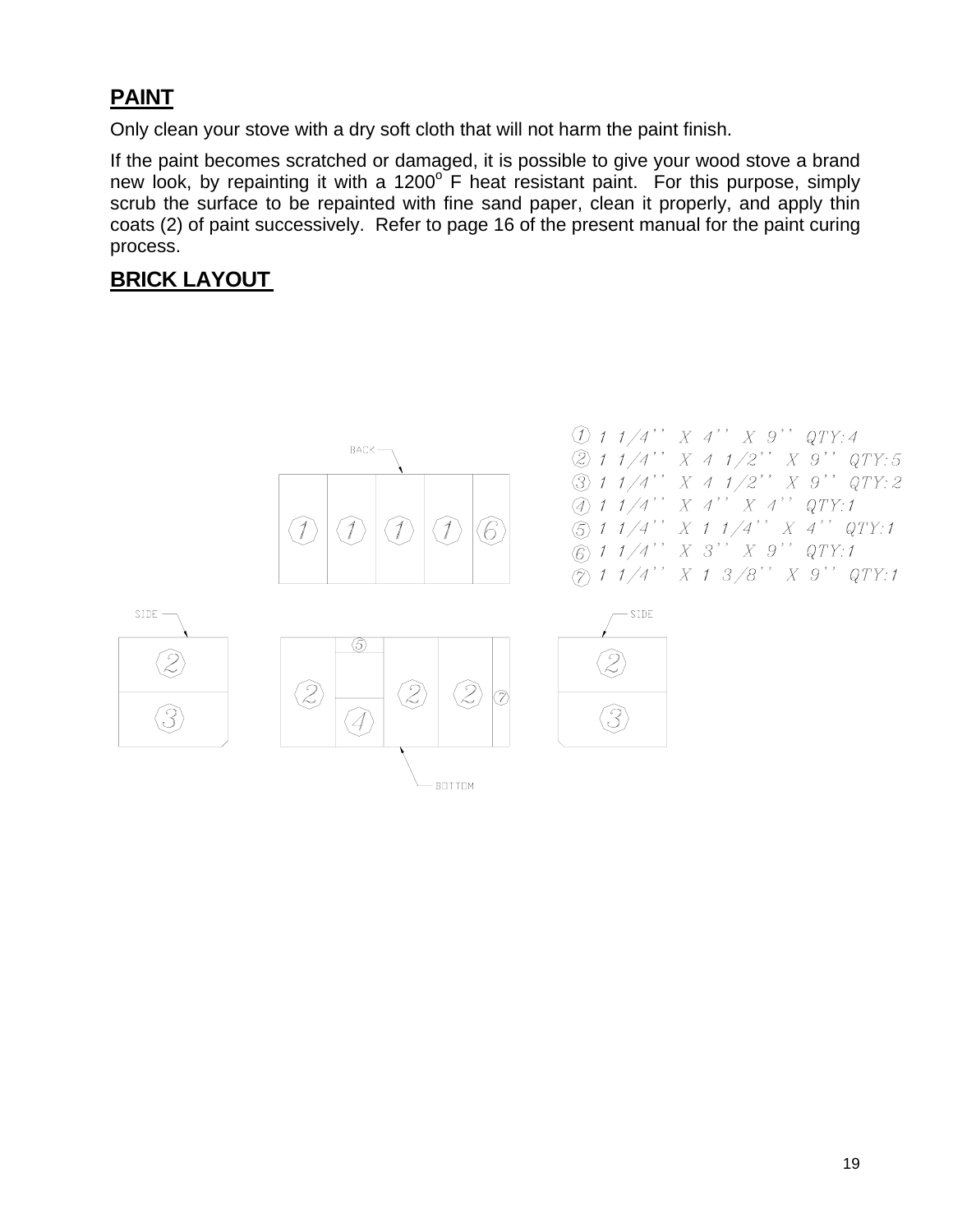# **TROUBLESHOOTING**

| <b>Symptom</b> |                               |          | <b>Possible Cause</b>         |          | <b>Corrective Action</b>                                                                   |  |
|----------------|-------------------------------|----------|-------------------------------|----------|--------------------------------------------------------------------------------------------|--|
| I              | <b>Smoke in room</b>          | 1.<br>2. | Down draft<br>Chimney blocked | 1.<br>2. | Upgrade chimney<br>Clean chimney                                                           |  |
|                |                               | 3.       | Chimney damper shut           | 3.       | Open or remove damper                                                                      |  |
|                |                               | 4.       | Baffle out of position        | 4.       | Correctly position baffle                                                                  |  |
|                |                               | 5.       | New paint is curing           | 5.       | Refer to instructions                                                                      |  |
| $\mathbf{I}$   | <b>Wood burns</b>             | 1.       | Low draw                      | 1.       | Upgrade chimney                                                                            |  |
|                | poorly or is slow             | 2.       | Wet or decayed wood           | 2.       | Use proper fuel                                                                            |  |
|                | to start or no<br>heat        | 3.       | Blocked intake air            | 3.       | Check intake air supply by<br>removing ash drawer from<br>pedestal and opening a<br>window |  |
| III            | Dirty glass                   | 1.       | Stove is being under fired    | 1.       | Refer to instructions                                                                      |  |
| IV             | <b>Wood burns too</b><br>fast | 1.       | Too much draft in<br>chimney  | 1.       | Consult a qualified<br>technician                                                          |  |